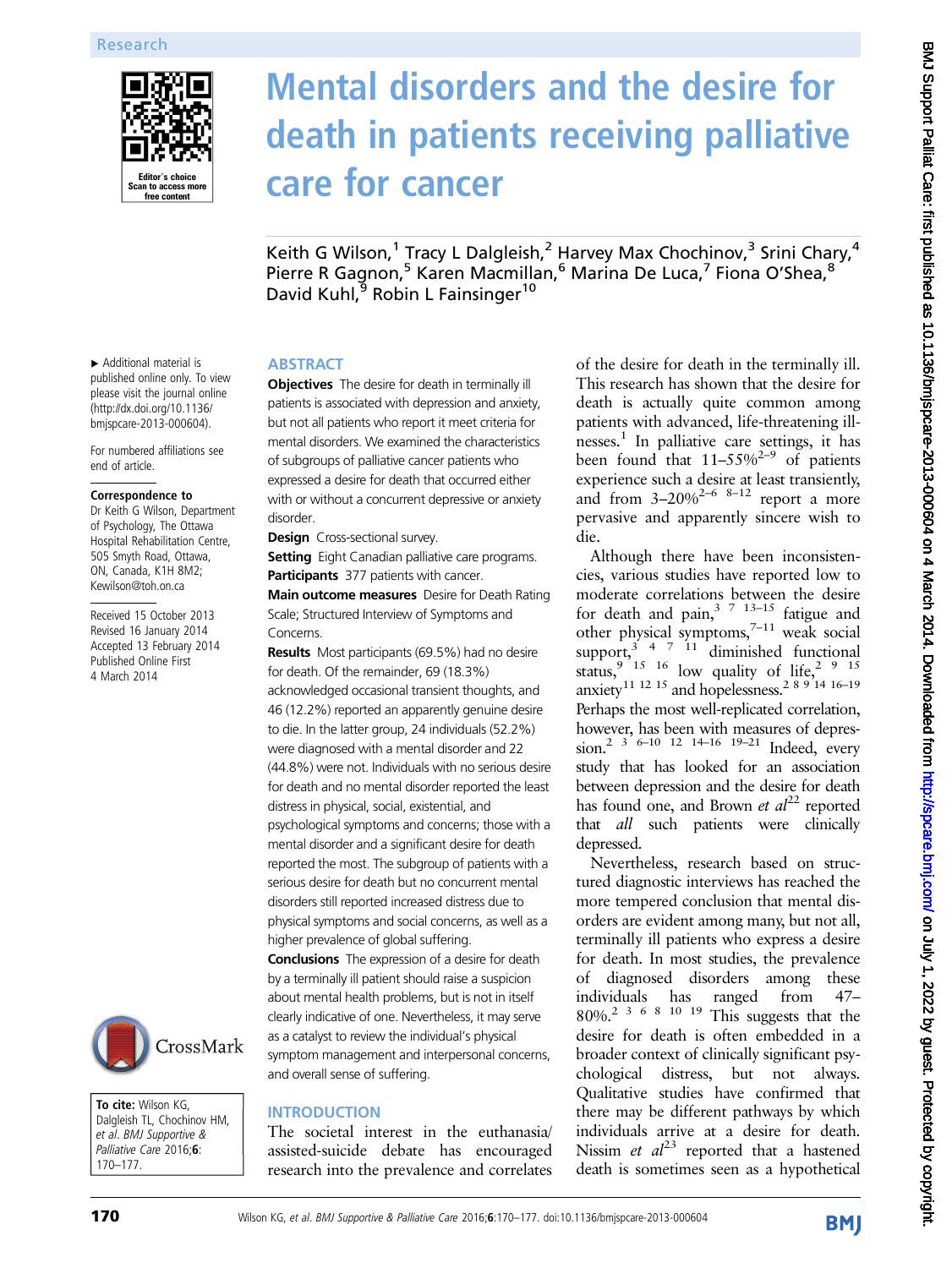exit strategy that could forestall an anticipated experience of suffering. For some patients, however, this desire is not hypothetical at all, but real and immediate. Even in these cases, Nissim et  $al^{23}$  identified a dichotomy; for some, the desire for death is an expression of despair, whereas for others it is a manifestation of letting go. In the present study, we hypothesize that the former pathway may be more characteristic of those patients who also have significant psychological disorders, whereas the latter pathway may be more likely among those who are not necessarily clinically anxious or depressed, but who have reached a stage of illness at which they are ready for death to come. Our main goal, therefore, is to examine the characteristics of patients with advanced cancer whose desire for death is embedded in these two different pathways: either with or without a concurrently diagnosed mental disorder.

#### **METHODS**

#### Study design

This project is a secondary analysis of data from the Canadian National Palliative Care Survey (NPCS), a multicentre, cross-sectional study of patients receiving palliative care for cancer. NPCS interviews were conducted between May 2001 and March 2003.

#### Sample

A detailed description of the recruitment procedures and demographic characteristics of the NPCS participants are reported in previous publications.24 25 Participants were recruited from among consecutive admissions to inpatient palliative care units, hospital consultation services, or home care. Inclusion criteria included that: (1) the patient had a diagnosis of cancer and had been informed of the prognosis; (2) a palliative care clinician estimated that survival duration was under 6 months; (3) the patient was deemed to be cognitively competent and medically stable enough to participate in the interview and (4) the patient could converse in English or French.

A total of 377 patients provided complete information regarding the desire for death and details relevant to the diagnosis of depression and anxiety disorders. An earlier NPCS report addressed the overall prevalence of mental disorders. $2^6$  As yet, however, there has not been an explicit focus on the co-occurrence of these disorders with the desire for death.

#### Procedure

Patients were interviewed by professional staff who conducted face-to-face, semistructured interviews. The interviewers all had previous clinical experience in palliative care nursing, psychology, social work, or education. They were trained in the specific interview protocol at a central two-day workshop before recruitment began.

#### Ethics

The protocol was approved by the research ethics boards of all institutions involved, including: Memorial

University of Newfoundland Human Investigation Committee; Centre hospitalier universitaire de Québec, comité d'éthique de la recherche; The Ottawa Hospital Research Ethics Board; SCO Health Service Research Ethics Board; The Ottawa Institute for Rehabilitation Research and Development Research Ethics Committee; University of Manitoba Health Research Ethics Board; University of Saskatchewan Advisory Committee on Ethics in Behavioural Science Research; Alberta Cancer Board Research Ethics Committee; University of Alberta Health Research Ethics Board (B: Health Research); Caritas Health Group Research Steering Committee; British Columbia Cancer Agency Research Ethics Board; Kelowna General Hospital Institutional Research Review Committee; University of British Columbia Providence Health Care Research Ethics Board. All patients provided written informed consent prior to participation.

#### Measures

#### Demographic and social characteristics

The interview began by reviewing basic demographic characteristics. It then proceeded to cover a range of issues associated with the individual's experience of various physical and psychological problems.

#### Structured Interview of Symptoms and Concerns

The Structured Interview of Symptoms and Concerns  $(SISC)^{27}$  assesses end-of-life issues through the use of single-item screening that covers common physical symptoms (six items: general malaise, pain, drowsiness, nausea, weakness, breathlessness), social concerns (four items: social isolation, interpersonal communication problems, self-perceived burden to others, financial difficulties), existential issues (six items: spiritual crisis, difficulty accepting, general dissatisfaction with life, loss of dignity, loss of resilience, loss of control), and mentalhealth problems (four items: anxiety, depressed mood, loss of interest or pleasure in activities, and hopelessness). Two additional items assess the overall sense of suffering and the desire for death.

Each item on the SISC begins with a structured lead question into the presence of a particular symptom or concern. This is followed by questions probing into the severity of the issue, which is then rated by the interviewer on a seven-point scale (anchored at 0=no problem and 6=an extremely severe problem). For each symptom or concern, a score=3 represents a 'moderate' level of severity, and is the threshold at which the symptom or concern has been identified by the participant as a significant problem. This threshold has been used in previous research to identify the prevalence of clinically significant problems in particular areas.3 25 28 29

#### Depression and anxiety disorders

Depression and anxiety disorders were assessed with the SISC mental health questions in conjunction with items drawn from the Primary Care Evaluation of Mental Disorders clinician interview guide (PRIME-MD).<sup>30</sup> The PRIME-MD is based on the diagnostic criteria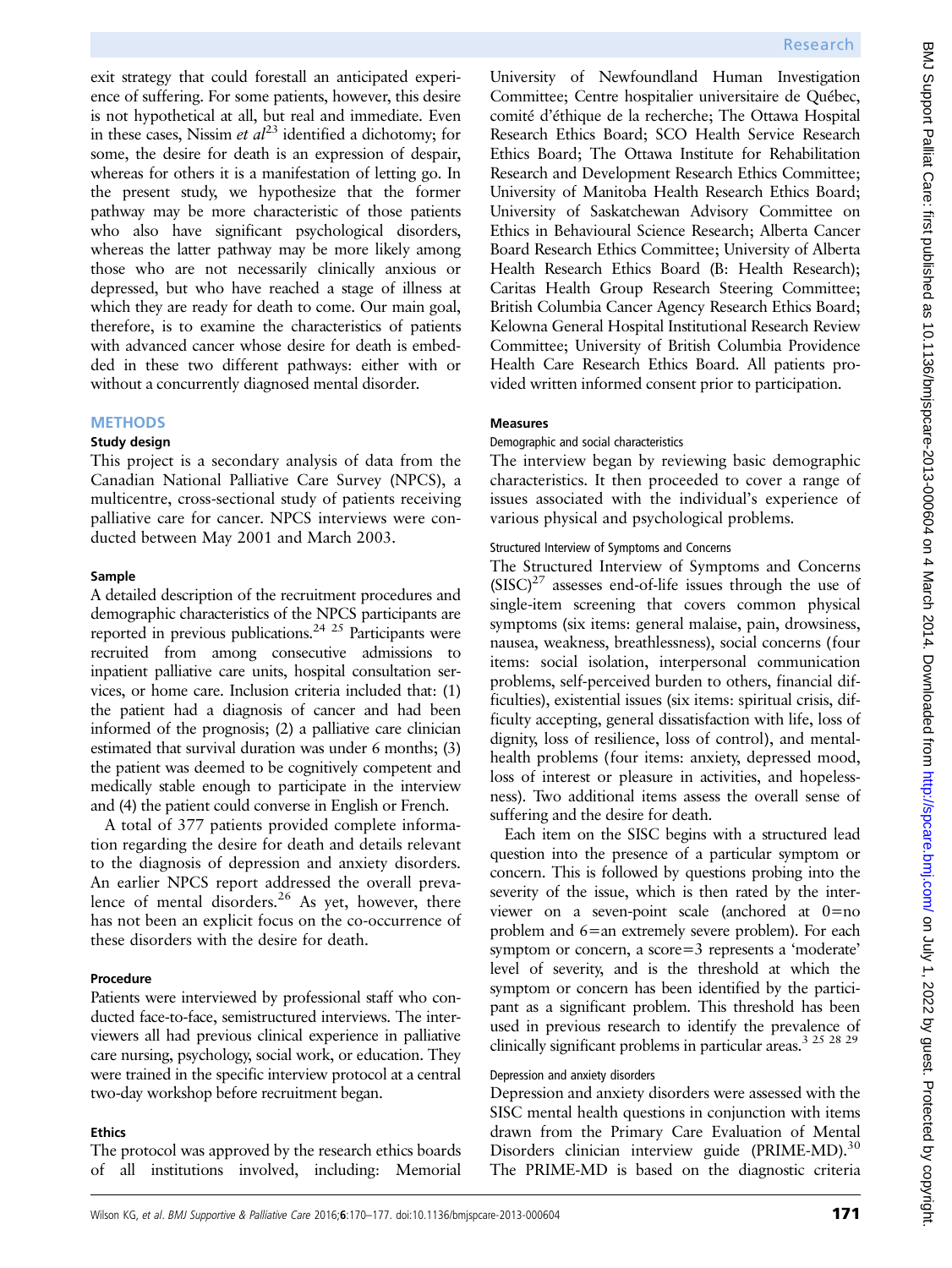outlined in the Diagnostic and Statistical Manual of *Mental Disorders, fourth edition (DSM-IV)*,  $31$  and provides a quick screening method for a range of discrete diagnoses. The present modification involved the substitution of the original PRIME-MD screening questions for depressed or hopeless mood, loss of interest or pleasure in activities, and anxiety, with corresponding items from the SISC. The SISC approach provides a more in-depth discussion of these issues, and ensures that the symptom ratings adhere to severity thresholds specified in the DSM-I $\overline{V}^{32}$  The remaining symptom criteria for each disorder were retained from the PRIME-MD interview, which allowed for the diagnosis of major depression, major depression in partial remission, minor depression, dysthymia, panic disorder, generalised anxiety disorder, anxiety disorder not otherwise specified and anxiety disorder secondary to a general medical condition.<sup>26</sup>

#### Desire for death

The SISC lead question for the desire for death asked, 'Do you ever wish that your illness would progress more quickly so that your suffering could be over sooner?' If the participant responded affirmatively, follow-up questions included: 'Do you ever wish for death?' 'How often do you feel this way?' 'Is it quite constant, or are there times when you do not feel that way?' 'Do you pray for death to come soon?'

The lead and follow-up questions were derived from those reported by Chochinov et al.<sup>3</sup> As with other SISC items, the desire for death was rated on a 0 (no desire for death) to 6-point (extreme) scale, with a rating of 3='moderate' corresponding to the respondent's having 'a genuine desire for early death that is reported to be consistent over time, but he/she is not consumed with the prospect'. This cut-off has been used in previous research to identify individuals with a 'serious and pervasive' desire to die.<sup>2 5 6 8 10 11 19</sup>

#### Analysis

SPSS statistical software package (V.18) was used for all analyses. Many of the distributions for individual SISC items, including the desire for death, were positively skewed, indicating that most participants

reported minimal difficulties in those areas. For some analyses, therefore, the SISC scores are categorised with regard to whether the participant indicated that the symptom or concern was a significant problem (ie, scores  $\geq$ 3). The SISC data for these individual symptoms and concerns were then analysed using a nonparametric approach. In order to provide a broader perspective, however, we also computed subscale scores by summing the original item ratings within the a priori dimensions of physical symptoms, social concerns, existential issues and psychological problems.<sup>25</sup>

We first examined the prevalence of the desire for death in the entire sample at the different severity levels. Participants were then classified into two groups scoring either above or below the cut-off on the desire-for-death rating scale. Preliminary analyses were undertaken to compare these two groups, and are reported in online supplementary table S1.

Next, participants were divided further into subgroups of individuals who either did, or did not, meet DSM-IV diagnostic criteria for a depressive or anxiety disorder. These four groups were then compared, using analyses of variance for continuous variables and  $\chi^2$  analyses for categorical.

#### **RESULTS**

#### Sample characteristics

The 377 participants included 169 males (44.8%). The mean age of participants was 67.2 years (SD=12.9), and the median survival duration until death was 63 days. The majority of participants were Caucasian (94.4%). There were 91 (24.1%) participants who met criteria for an anxiety or depressive disorder.

#### Prevalence of the desire for death

The distribution of scores on the desire-for-death rating scale is shown in table 1. Although the majority of participants (69.5%) had no desire for death, there were 115 (30.5%) individuals who experienced at least an occasional wish to die (scores  $\geq$ 1). Of this group, 46 (12.2% of the entire sample) participants

Table 1 Distribution of scores on the desire-for-death rating scale (n=377)

| Desire for death<br>score | <b>Description</b>                                                                                                                      | Number of<br><b>patients</b> | $\%$ |
|---------------------------|-----------------------------------------------------------------------------------------------------------------------------------------|------------------------------|------|
| $\mathbf{0}$              | No desire for death                                                                                                                     | 262                          | 69.5 |
|                           | Minimal—eg, only occasionally has fleeting thoughts                                                                                     | 38                           | 10.1 |
| $\overline{2}$            | Mild-eq, sometimes feels he/she would like an early death, but not always                                                               | 31                           | 8.2  |
| 3                         | Moderate—eg, has a genuine desire for early death that is reported to be consistent over time, but is<br>not consumed with the prospect | 11                           | 2.9  |
| 4                         | Strong—eg, most of the time feels a pervasive wish for death to come soon                                                               | 14                           | 3.7  |
| 5                         | Severe—eg, almost all of the time has a strong desire for death to come; prays for death                                                | 9                            | 2.4  |
| 6                         | Extreme—eq, constant strong desire for death to come soon; thinks of little else; often prays for<br>death                              | 12                           | 3.2  |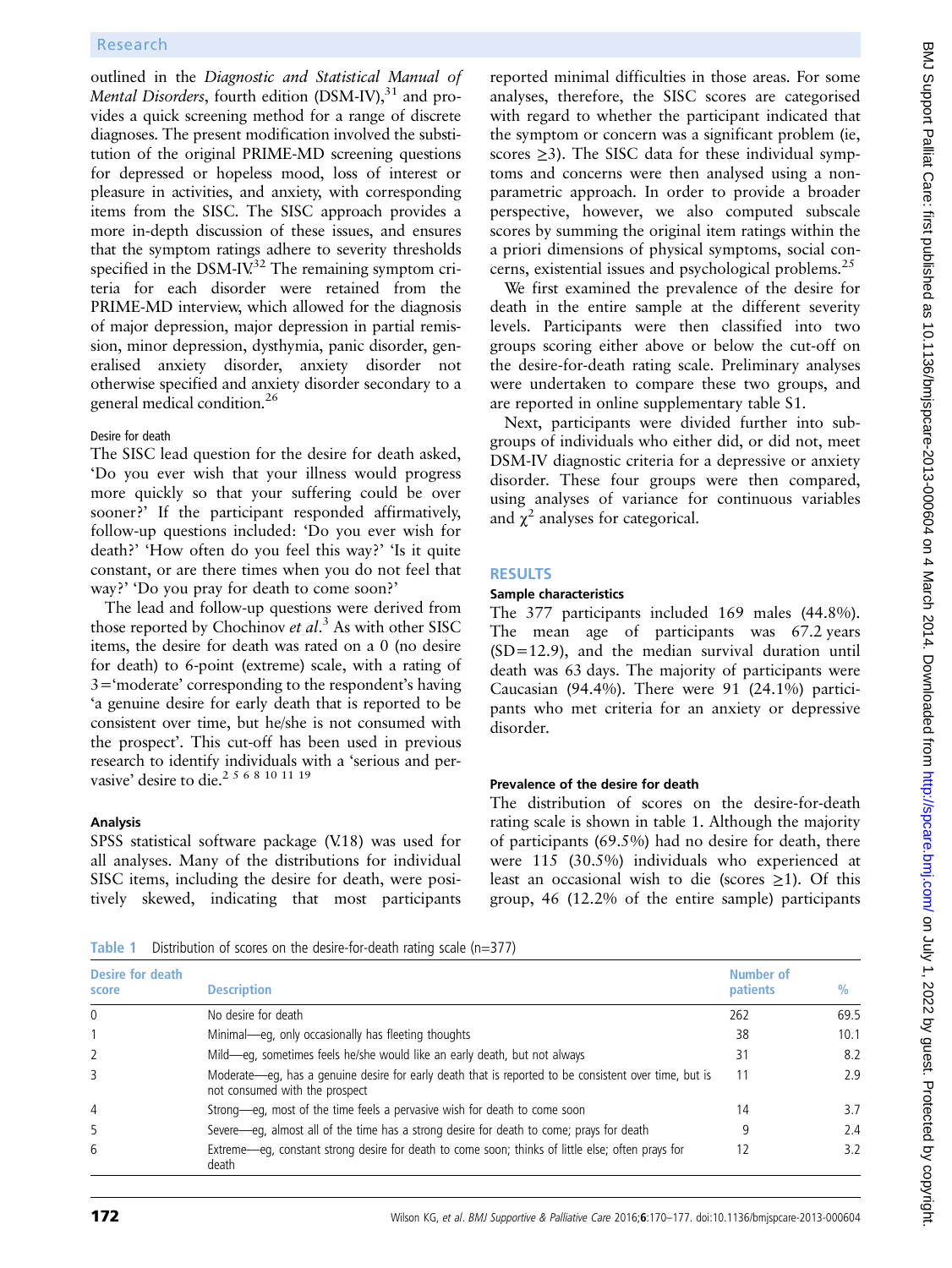received moderate-to-extreme scores, and are considered to have had a serious desire for death.

#### Prevalence of mental disorders

Psychological disorders were more common among those with a serious desire for death  $(p<0.001)$ . Of the 46 participants in this group, 24 (52.2%) met DSM-IV criteria for either depression  $(n=8)$ , an anxiety disorder (n=1), or both (n=15), whereas  $22$ (47.8%) did not. Of the participants with no significant desire for death (n=331), 67 (20.2%) met criteria for a mental disorder and 264 (79.8%) did not. Thus, the participants with a serious desire for death were about 2.5 times more likely to be diagnosed with a psychological disorder.

#### Mental disorders and the desire for death

We then examined the demographic characteristics and symptom profiles among four groups of participants who varied in the presence/absence of a DSM-IV disorder, as well as in the presence/absence of a serious desire for death.

There were no significant differences between the four groups in gender, marital status, living arrangement, education and median survival duration, ps>0.19. However, they differed with respect to age, F  $(3, 373)=4.14$ ,  $p=0.007$ . Participants with a mental disorder but no significant desire for death  $(M=63.2 \text{ years}, SD=13.1)$  were younger than those with no disorder, either with a serious desire for death  $(M=72.6 \text{ years}, SD=11.3)$  or without  $(M=68.0 \text{ years},$  $SD=12.9$ , ps $< 0.04$ . Participants with a diagnosed disorder and a serious desire for death (M=65.0 years,  $SD=11.0$ ) did not differ from any of the other groups.

The rates of problematic symptoms and concerns are shown in table 2. On the total subscale scores, there were overall differences on each of the physical, F(3,373)=17.95, p<0.001, social-relational, F(3,373)  $=11.10, p<0.001$ , existential, F(3,373)=17.60, and psychological, F(3,373)=88.15, p<0.001, dimensions. At the level of individual symptoms and concerns, there were group differences in 18 of 20 comparisons ( $ps < 0.008$ ), as well as in the global of experience of suffering ( $p < 0.001$ ).

Pairwise posthoc comparisons were conducted to identify the specific contrasts that accounted for these overall effects. They revealed that individuals with no mental disorder and no significant desire for death had lower scores on all four SISC subscales than both groups of patients with mental disorders (ps<0.001).

Not surprisingly, the two groups diagnosed with mental disorders also had more severe psychological symptoms than patients who reported a serious desire for death in the absence of a disorder ( $ps < 0.001$ ). The latter group also had lower existential distress than those who had a desire for death and a mental disorder (p<0.001), but they were similar in this regard to those who had a mental disorder alone  $(p>0.10)$ . These three groups (ie, serious desire for death with a disorder, serious desire for death without a disorder, no serious desire for death with a disorder) did not differ from one another on the subscale scores for physical symptoms or social concerns (ps>0.094).

When the two groups with mental-health diagnoses were compared, those with a significant desire for death were found to have more severe difficulties in the existential and psychological domains (ps<0.001).

The last pairwise contrast involved comparisons of patients with or without a serious desire for death who did not meet diagnostic criteria for an anxiety or depressive disorder. This is an important comparison because it examines the profile of individuals who express a desire for death that is independent of a concurrent mental health problem. Indeed, these groups did not differ in their total score ratings for either psychological or existential issues (ps>0.34). However, individuals with a serious desire for death did report more severe physical symptoms  $(p=0.01)$  and more distress around social concerns ( $p < 0.001$ ). Of the individual problems, a greater percentage of those with a desire for death reported ongoing difficulty with the physical symptoms of general malaise, drowsiness, weakness and breathlessness ( $ps < 0.05$ ), as well as with the social concerns of isolation and self-perceived burden to others (ps<0.01).

A final analysis was undertaken of the ratings on the single item that inquired about the participant's global level of suffering. The proportion of patients with high levels of suffering was greatest among the group with a concurrent mental disorder and a serious desire for death. Over 83% of these patients suffered to a clinically important degree, which was significantly greater than each of the other groups ( $ps < 0.003$ ). Those with neither a serious desire for death nor a mental disorder suffered the least  $(13.6\%; \text{ps} < 0.003)$ . The remaining two groups had comparable overall rates of suffering (44.8% for no serious desire for death and a mental disorder versus 40.9% for a serious desire for death and no mental disorder;  $p=0.43$ ).

## **DISCUSSION**

In the first part of this study, we found that 30.5% of the participants experienced a desire for death at least transiently, with 12.2% reporting a more serious desire that was rated as an apparently genuine wish. Both prevalence estimates are within the ranges reported by previous investigators. $2-12$  We also found that 52% of those with a serious desire for death met diagnostic criteria for a depressive or anxiety disorder. As in previous research based on diagnostic interviews,  $2^{2}$ <sup>3 8 10 19</sup> mental disorders were much more prevalent among those with a serious desire for death than those without. Therefore, the expression of a desire for death by a terminally ill patient should raise a suspicion about mental health problems; by itself, however, it is not definitively diagnostic of one.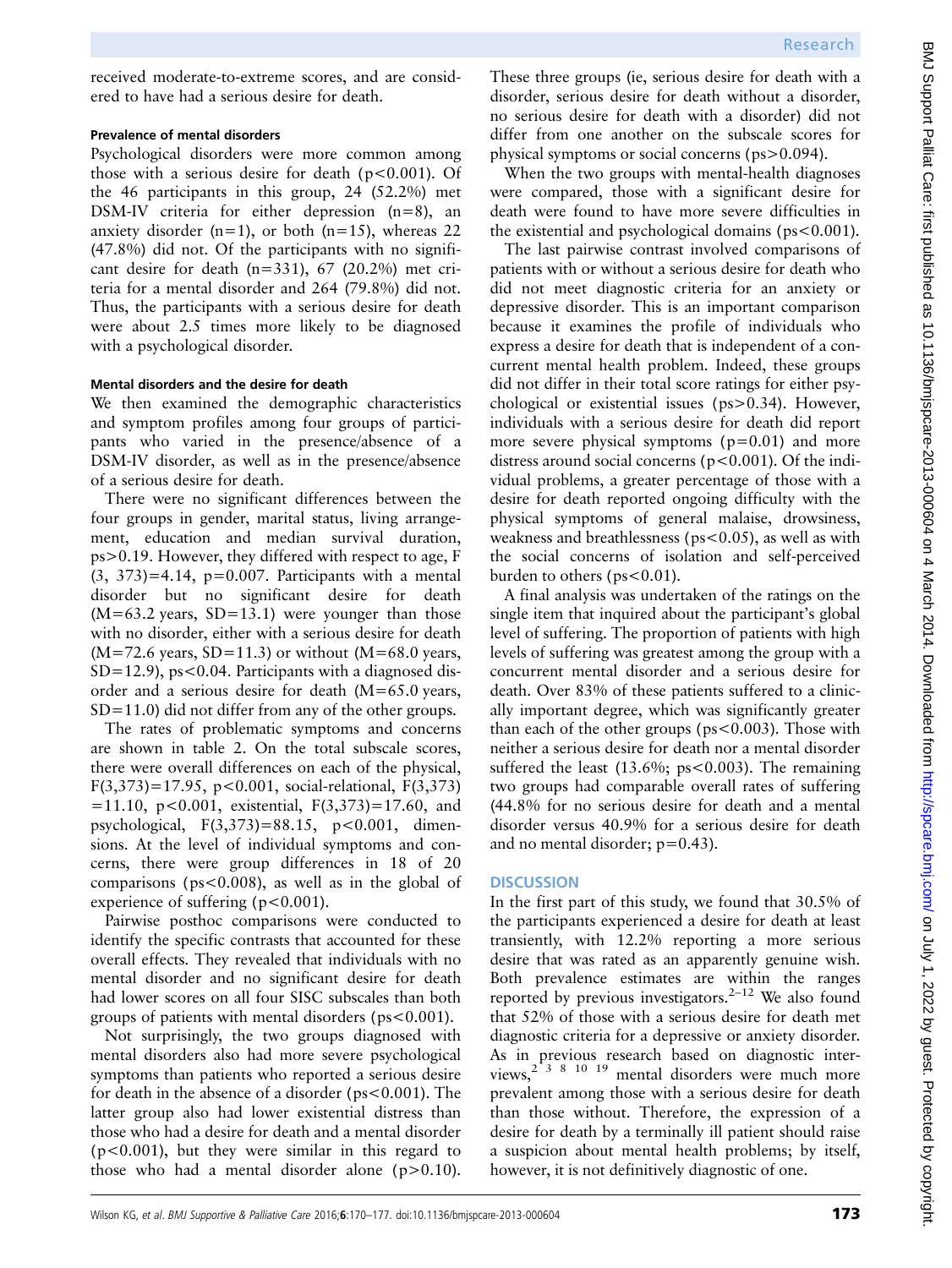|                              | Table 2 Symptoms and concerns reported by participants with or without a serious desirefor death, broken down by the presence or |  |  |  |  |  |  |  |
|------------------------------|----------------------------------------------------------------------------------------------------------------------------------|--|--|--|--|--|--|--|
| absence of a mental disorder |                                                                                                                                  |  |  |  |  |  |  |  |

|                            | No serious desire for death (n=331) |                 | Serious desire for death (n=46) |                 |         |  |
|----------------------------|-------------------------------------|-----------------|---------------------------------|-----------------|---------|--|
| <b>Symptom or concern</b>  | No disorder (n=264)                 | Disorder (n=67) | No disorder (n=22)              | Disorder (n=24) | p Value |  |
| Physical problems          |                                     |                 |                                 |                 |         |  |
| General malaise            | 89 (33.7)                           | 37 (55.2)       | 14 (63.6)                       | 18 (75.0)       | < 0.001 |  |
| <b>Drowsiness</b>          | 65 (24.6)                           | 30 (44.8)       | 12 (54.5)                       | 14 (58.3)       | < 0.001 |  |
| Nausea                     | 31(11.7)                            | 18 (26.9)       | 6(27.3)                         | 9(37.5)         | < 0.001 |  |
| Weakness                   | 140 (53.0)                          | 43 (64.2)       | 17(77.3)                        | 22 (91.7)       | < 0.001 |  |
| <b>Breathlessness</b>      | 65 (24.6)                           | 17(25.4)        | 8(36.4)                         | 8(33.3)         | 0.54    |  |
| Pain                       | 74 (28.0)                           | 33 (49.3)       | 7(31.8)                         | 13 (54.2)       | 0.001   |  |
| Total (M, SD)              | 9.3(5.6)                            | 13.2(6.7)       | 13.3(6.1)                       | 16.4(5.1)       | < 0.001 |  |
| Social-relational concerns |                                     |                 |                                 |                 |         |  |
| Social isolation           | 12(4.5)                             | 17(25.4)        | 7(31.8)                         | 8(33.3)         | < 0.001 |  |
| Communication problem      | 2(0.8)                              | 2(3.0)          | 2(9.1)                          | 2(8.3)          | 0.007   |  |
| Burden to others           | 53 (20.1)                           | 24 (35.8)       | 10 (45.5)                       | 11(45.8)        | 0.001   |  |
| Financial problem          | 20(7.6)                             | 12 (17.9)       | 1(4.5)                          | 1(4.2)          | 0.04    |  |
| Total (M, SD)              | 2.2(2.4)                            | 4.4(3.8)        | 4.8(3.6)                        | 5.0(4.3)        | < 0.001 |  |
| Existential issues         |                                     |                 |                                 |                 |         |  |
| Loss of resilience‡        | 19(3.8)                             | 8(12.1)         | 2(9.1)                          | 13 (54.2)       | < 0.001 |  |
| Loss of dignity            | 9(3.4)                              | 9(13.4)         | 2(9.1)                          | 5(20.8)         | 0.001   |  |
| Loss of control            | 5(1.9)                              | 9(13.4)         | 3(13.6)                         | 8(33.3)         | < 0.001 |  |
| Spiritual crisis‡          | 4(1.5)                              | 5(7.5)          | 1(4.8)                          | 1(4.2)          | 0.07    |  |
| Difficulty accepting       | 17(6.4)                             | 9(13.4)         | 1(4.5)                          | 6(25.0)         | 0.007   |  |
| Dissatisfaction with life  | 7(2.7)                              | 8 (11.9)        | 1(4.5)                          | 3(12.5)         | 0.006   |  |
| Total (M, SD)              | 1.9(2.4)                            | 4.7(3.8)        | 3.0(2.9)                        | 7.7(6.3)        | < 0.001 |  |
| Psychological difficulties |                                     |                 |                                 |                 |         |  |
| Anxiety                    | 10(3.8)                             | 29 (43.3)       | 0(0.0)                          | 18 (75.0)       | < 0.001 |  |
| Depression                 | 7(2.7)                              | 29 (43.3)       | 0(0.0)                          | 16 (66.7)       | < 0.001 |  |
| Loss of interest/pleasure* | 10(3.8)                             | 27 (40.9)       | 2(9.1)                          | 14 (58.3)       | < 0.001 |  |
| Hopelessness <sup>+</sup>  | 4(1.5)                              | 21 (31.3)       | 3(13.6)                         | 14 (58.3)       | < 0.001 |  |
| Total (M, SD)              | 1.9(1.9)                            | 7.8(3.9)        | 2.9(2.4)                        | 11.5(4.6)       | < 0.001 |  |
| Global considerations      |                                     |                 |                                 |                 |         |  |
| Suffering                  | 36 (13.6)                           | 30 (44.8)       | 9(40.9)                         | 20 (83.3)       | < 0.001 |  |

Table entries are n (%) of participants who endorsed specific symptoms or concerns at a moderate-to-extreme level; p values are based on  $\chi^2$  tests for individual symptoms and concerns and one-way analyses of variance for total scores. Total scores refer to the mean of the summed item ratings within each of the physical, social-relational, existential and psychological dimensions.

\*One patient with missing data.

†Two patients with missing data.

In the terminology of Nissim *et al*,<sup>23</sup> we considered that the desire for death among patients with a concurrent mental disorder was more likely to represent an 'expression of despair' rather than a 'manifestation of letting go'. As such, it was possible that patients who arrived at the desire for death via this pathway would differ in other clinically relevant ways from patients with no concurrent mental health problem. In this context, there were several major findings. First, it was evident that patients who had neither a serious desire for death nor a mental disorder were experiencing the least problematic course of illness. They differed from patients with concurrent mental disorders in all dimensions of symptoms and concerns, and also experienced less physical and social distress than those with a serious desire for death in

the absence of a disorder. Hence, this group appears to have been coping well and achieving optimal palliative care outcomes. Importantly, this was also the largest group in the study, comprising 70% of the participants.

The psychological items of the SISC provided the initial basis for screening for the core symptoms of the depressive and anxiety disorders. It was to be expected, therefore, that individuals diagnosed with these disorders would report greater psychological distress than those who were not, even if the latter group expressed a significant desire for death. This was indeed found. However, a second major finding was that patients with a serious desire for death and a concurrent mental disorder were experiencing the most difficult course of illness. The extent of their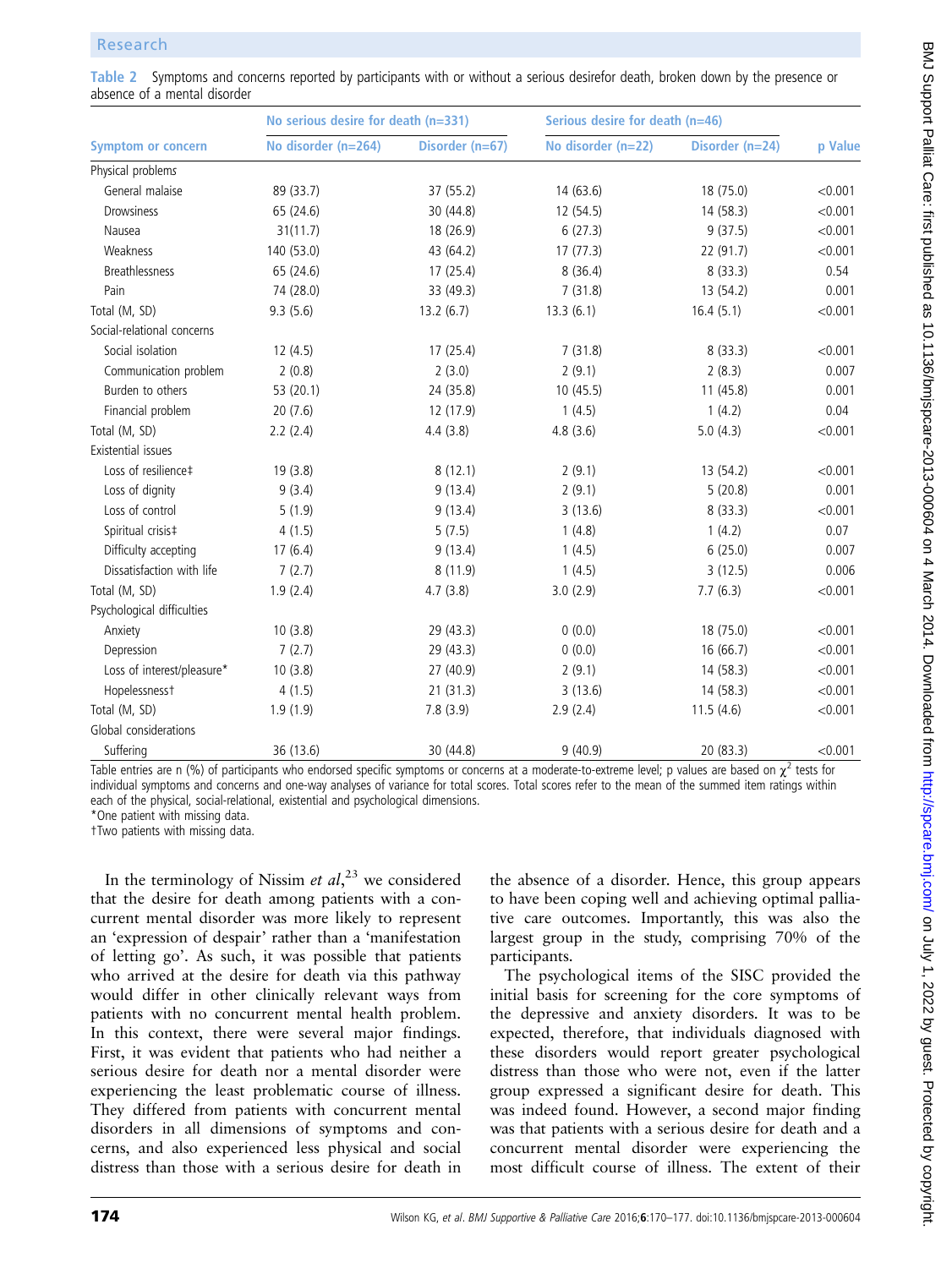psychological and existential distress was greater than that of all other groups, including those with a mental disorder but no significant desire for death. They also had the most pervasive experience of suffering.

Apart from more severe psychological symptoms, patients with a mental disorder but no serious desire for death were similar to those with a desire for death but no mental disorder on the existential, social, and physical symptom dimensions. They also had similar rates of global suffering. They were younger, however. An association between younger age and psychological distress has been noted in other research, including previous reports from the NPCS.<sup>25 26 28 29</sup> It may be that younger individuals experience a more acute sense of untimely death that presents a risk for depression and anxiety, $2^6$  have less developed coping strategies for dealing with death, have more concern about the welfare of dependants, or are simply more willing to disclose psychological problems.<sup>26 28 33</sup>

In some respects, the most important findings involve comparisons between the two subgroups of patients who had no concurrent mental disorders. A concern about the desire for death in the context of euthanasia or assisted suicide requests is that depression and anxiety may result in cognitive distortions, perhaps transitory, that bias the decision to end one's life.<sup>3</sup> Presumably, this bias is absent among those who have no particular mental health concerns. Another central finding, therefore, is that patients with a serious desire for death in the absence of a disorder still reported a higher degree of physical symptom distress and were more likely to endorse a sense of suffering. They were also more likely to acknowledge difficulties with social isolation and to feel like a burden to others. Interestingly, these social constructs figure prominently in a new 'interpersonal' theory of suicidal behavior,  $34$  which apparently has some applicability to medical populations. $35$  The present findings suggest that it is perhaps relevant to the desire for death in the terminally ill as well.

Although we initially regarded a serious desire for death in the absence of a mental disorder as a 'manifestation of letting go' rather than an 'expression of despair', it appears that this desire is, nevertheless, embedded in a more complex clinical presentation. Thus, even when a formal mental disorder has been ruled out, a patient's report of a desire for death may serve as a catalyst to review physical symptom management, interpersonal concerns, and the overall sense of suffering.

There are several limitations to the study that must be noted. First, it was conducted as a secondary analysis of an existing dataset. Although the measures are appropriate to the purpose, dividing the sample into four subgroups, each with or without significant symptoms and concerns, resulted in small numbers of participants for some comparisons. Moreover, all the patients were receiving palliative care for cancer, and the prevalence

of mental disorders and the desire for death may be different in other patient groups. A third limitation is that the study addresses patients' experience of the desire for death rather than direct requests for euthanasia or assisted suicide. Although participants in the NPCS were asked about their interest in receiving a physicianhastened death, only 22 individuals reported a readiness to end their lives in this way. $24$  This group was considered too small to subdivide on the basis of mental disorders. As we reported elsewhere, most (83%) patients with an interest in receiving euthanasia also had a serious desire for death. Conversely, however, only 39% of those with a serious desire for death would have opted for euthanasia, at least at the time of the interview. Thus, the desire for death and the desire for euthanasia are not synonymous, $1^{36}$  and it is possible that they have differing associations with mental disorders.

Levene and Parker $37$  reviewed 21 studies pertaining to depression among people who have made explicit requests for euthanasia or assisted suicide. They concluded that in The Netherlands and the US State of Oregon, which permit these practices in some circumstances, 8–47% of patients who make such requests have high levels of depression. It is unclear, however, whether this rate is elevated in comparison with other patients with terminal illness. Moreover, even when depression is present, it is uncertain whether it is actually critical in either motivating the requests or in rendering the patients incompetent to make them. In The Netherlands, it has been found consistently that depressed patients are more likely to have their requests refused,  $38-40$  suggesting that practitioners do appreciate the role of potentially treatable psychological problems.

There may be a paradox, however. Jurisdictions that permit euthanasia or physician-assisted suicide usually justify these practices as a way of providing relief from 'unbearable suffering'.<sup>41 42</sup> Our results suggest that the experience of suffering is much more prevalent among those terminally ill individuals who have concurrent psychological disorders; yet in The Netherlands, these patients are apparently less likely to have their requests granted. Perhaps there is considerable societal acceptance of euthanasia as a way to assist patients in letting go at the end of life, but more hesitation when it is used to relieve their expression of despair. It may also be that healthcare providers make a distinction between despair that may or may not be remediable. Although these two pathways to the desire for death are distinct conceptually, in practice they may not be mutually exclusive.

## Author affiliations

<sup>1</sup>Department of Psychology, The Ottawa Hospital Rehabilitation Centre, Ottawa, Ontario, Canada 2 Department Psychology, University of Ottawa, Ottawa, Ontario, Canada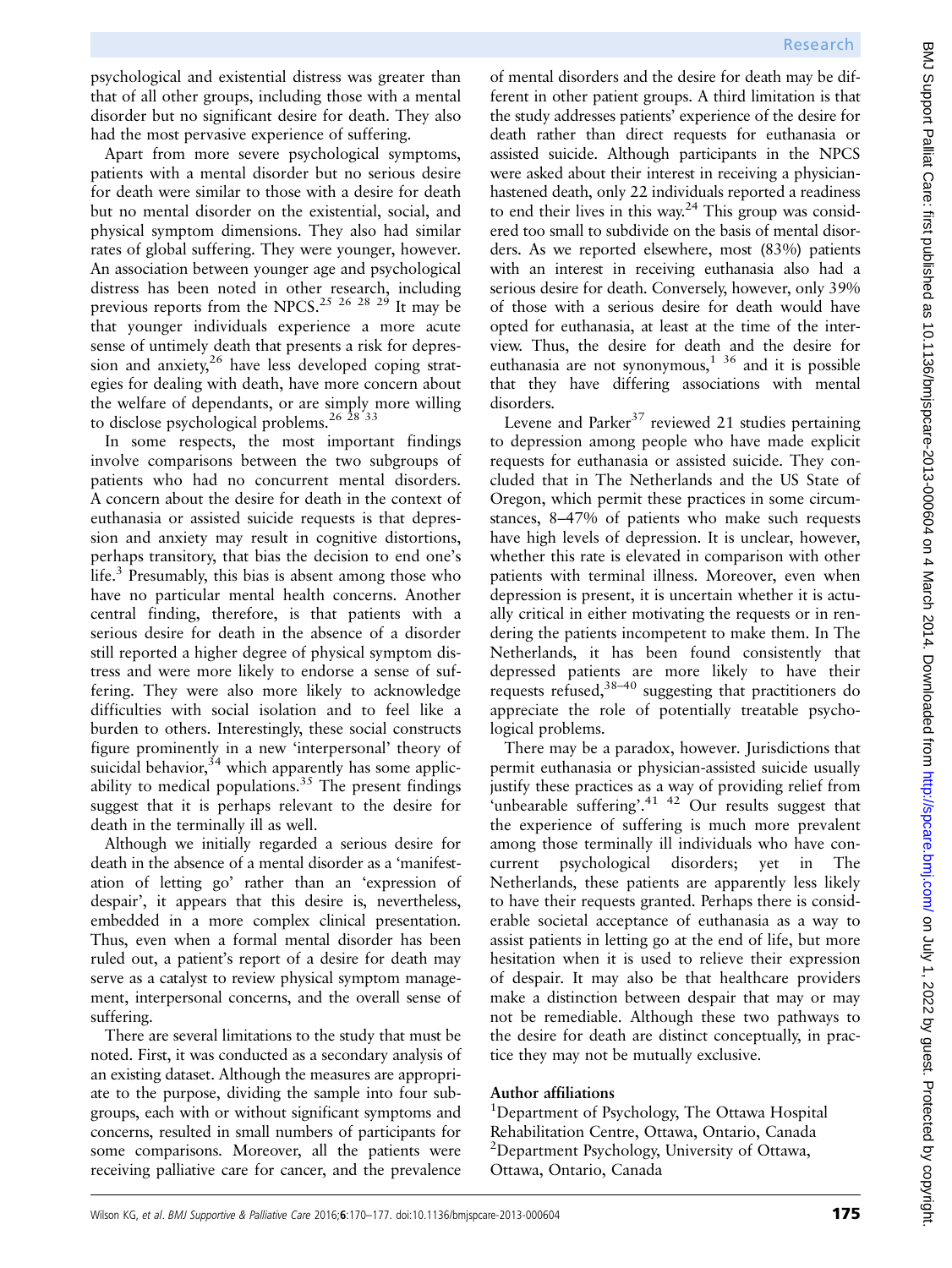## Research

<sup>3</sup>Department of Psychiatry, University of Manitoba, Winnipeg, Manitoba, Canada

4 Department of Oncology, University of Calgary, Calgary, Alberta, Canada

<sup>5</sup>Faculty of Pharmacy, Université Laval, Québec, Québec, Canada

6 Grey Nuns Community Hospital, Covenant Health, Edmonton, Alberta, Canada

<sup>7</sup>Department of Psychiatry, University of British Columbia—Okanagan, Kelowna, British Columbia, Canada

8 Dr H. Bliss Murphy Cancer Centre, St. John's, Newfoundland and Labrador, Canada

<sup>9</sup>Department of Family Practice, University of British Columbia, Vancouver, British Columbia, Canada <sup>10</sup>Division of Palliative Care Medicine, Department of Oncology, University of Alberta, Edmonton, Alberta, Canada

Acknowledgements The authors would like to acknowledge the contribution of the late Dr Pierre Allard, who collaborated in the study design and data collection.

Contributors KGW designed the study, obtained ethics approval, conducted analyses, drafted the paper, and is guarantor. TLD undertook data cleaning and analyses, and drafted the paper. HMC designed the study, obtained ethics approval, collected data, and revised the draft paper. SC, PRG, KM, MDL, FOS, DK, and RLF obtained ethics approval, collected data, and revised the draft paper.

Funding The Canadian National Palliative Care Survey was supported by a grant (reference no. 42538) from the Canadian Institutes of Health Research (CIHR). HMC is supported by a Tier 1 Canada Research Chair of the CIHR.

Competing interests None.

Ethics approval Ottawa Hospital Research Ethics Board.

Provenance and peer review Not commissioned; externally peer reviewed.

#### **REFERENCES**

- 1 Hudson PL, Kristjanson LJ, Ashby M, et al. Desire for hastened death in patients with advanced disease and the evidence base of clinical guidelines: a systemic review. Palliat Med 2006;20:693–701.
- 2 Breitbart W, Rosenfeld B, Pessin H, et al. Depression, hopelessness, and desire for hastened death in terminally ill patients with cancer. JAMA 2000;282:2907–11.
- 3 Chochinov HM, Wilson KG, Enns M, et al. Desire for death in the terminally ill. Am J Psychiatry 1995;152:1185-91.
- 4 Kelly BJ, Burnett P, Pelusi D, et al. Terminally ill cancer patients' wish to hasten death. Palliat Med 2002;16:339–45.
- 5 Kelly BJ, Burnett PC, Pelusi D, et al. Association between clinician factors and a patient's wish to hasten death: terminally ill cancer patients and their doctors. Psychosomatics 2004;45:311–18.
- 6 Kelly BJ, Pelusi D, Burnett PC, et al. The prevalence of psychiatric disorder and the wish to hasten death among terminally ill cancer patients. Palliat Support Care 2004;2:163-9.
- 7 O'Mahony S, Goulet J, Kornblith A, et al. Desire for hastened death, cancer pain and depression: report of a longitudinal observational study. J Pain Symptom Manage 2005;29:446–57.
- 8 Price A, Lee W, Goodwin L, et al. Prevalence, course and associations of desire for hastened death in a UK palliative

population: a cross-sectional study. BMJ Support Palliat Care 2011;1:140–8.

- 9 Rosenfeld B, Breitbart W, Galietta M, et al. The Schedule of Attitudes toward Hastened Death: measuring desire for death in terminally ill cancer patients. Cancer 2000;88:2868–75.
- 10 Julião M, Barbosa A, Oliveira F, et al. Prevalence and factors associated with desire for death in patients with advanced disease: results from a Portuguese cross-sectional study. Psychosomatics 2013;54:451–7.
- 11 Kelly BJ, Burnett PC, Pelusi D, et al. Factors associated with the wish to hasten death: a study of patients with terminal illness. Psychol Med 2003;33:75–81.
- 12 Mystakidou K, Rosenfeld B, Prapa E, et al. Desire for death near the end of life: the role of depression, anxiety and pain. Gen Hosp Psychiatry 2005;27:258–62.
- 13 Mystakidou K, Parpa E, Katsouda E, et al. Influence of pain and quality of life on desire for hastened death in patients with advanced cancer. Int J Palliat Nurs 2004;10:476–83.
- 14 Rodin G, Zimmermann C, Rudall A, et al. The desire for hastened death in patients with metastatic cancer. *J Pain* Symptom Manage 2007;33:661–75.
- 15 Mystakidou K, Rosenfeld B, Prapa E, et al. The Schedule of Attitudes Toward Hastened Death: validation analysis in terminally ill cancer patients. Palliat Support Care 2004;2:395–402.
- 16 Mystakidou K, Prapa E, Tsilika E, et al. Depression, hopelessness, and sleep in cancer patients' desire for death. Int J Psychiatry Med 2007;37:201–11.
- 17 Jones JM, Huggins MA, Rydall AC, et al. Symptomatic distress, hopelessness, and the desire for hastened death in hospitalized cancer patients. J Psychosom Res 2003;55:411-18.
- 18 Rodin G, Lo C, Mikulincer M, et al. Pathways to distress: the multiple determinants of depression, hopelessness, and the desire for hastened death in metastatic cancer patients. Soc Sci Med 2009;68:562–9.
- 19 Rosenfeld B, Breitbart W, Gibson C, et al. Desire for hastened death among patients with advanced AIDS. Psychosomatics 2006;47:504–12.
- 20 McClain CS, Rosenfeld B, Breitbart W. Effect of spiritual well-being on end-of-life despair in terminally-ill cancer patients. Lancet 2003;361:1603–7.
- 21 Tiernan E, Casey P, O'Boyle C, et al. Relations between desire for early death, depressive symptoms and antidepressant prescribing in terminally ill patients with cancer. J R Soc Med 2002;95:386–90.
- 22 Brown JH, Henteleff P, Barakat S, et al. Is it normal for terminally ill patients to desire death? Am J Psychiatry 1986;143:208–11.
- 23 Nissim R, Gagliese L, Rodin G. The desire for hastened death in individuals with advanced cancer: a longitudinal qualitative study. Soc Sci Med 2009;69:165–71.
- 24 Wilson KG, Chochinov HM, McPherson CJ, et al. Desire for euthanasia or physician-assisted suicide in palliative cancer care. Health Psychol 2007;26:314–23.
- 25 Wilson KG, Chochinov HM, McPherson CJ, et al. Suffering with advanced cancer. J Clin Oncol 2007;25:1691-7.
- 26 Wilson KG, Chochinov HM, Skirko MG, et al. Depression and anxiety disorders in palliative cancer care. *J Pain Symptom* Manage 2007;33:118–29.
- 27 Wilson KG, Graham ID, Viola RA, et al. Structured interview assessment of symptoms and concerns in palliative care. Can J Psychiatry 2004;49:350–8.
- 28 Thompson GN, Chochinov HM, Wilson KG, et al. Prognostic acceptance and the well-being of patients receiving palliative care for cancer. J Clin Oncol 2009;27:5757-62.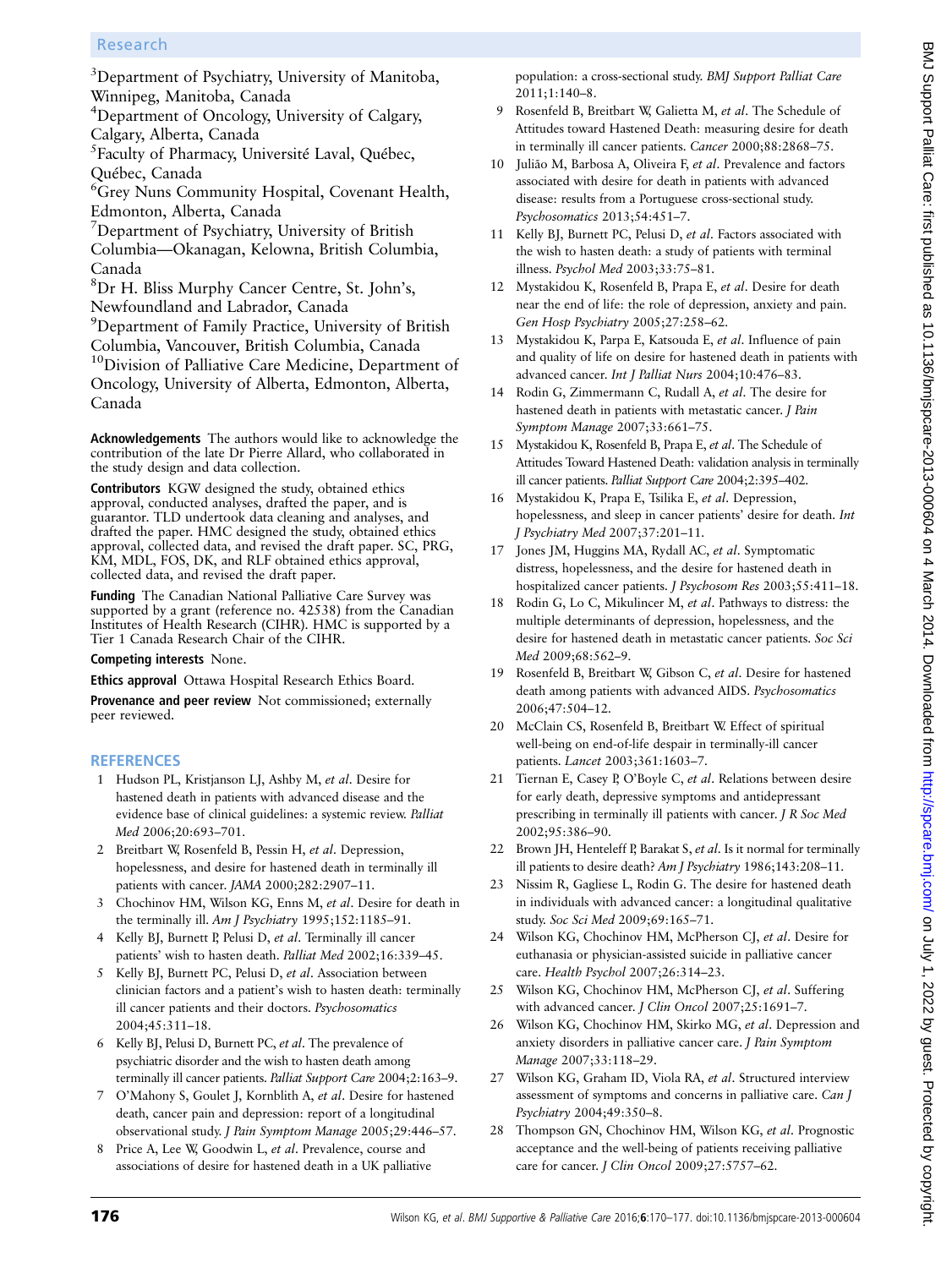- 29 Wilson KG, Chochinov HM, Allard P, et al. Prevalence and correlates of pain in the Canadian National Palliative Care Survey. Pain Res Manag 2009;14:365–70.
- 30 Spitzer RL, Williams JBW, Kroenke K, et al. Utility of a new procedure for diagnosing mental disorders in primary care: the PRIME-MD 1000 study. JAMA 1994;272:1749–56.
- 31 American Psychiatric Association. Diagnostic and statistical manual of mental disorders. 4th edn. Washington, DC: American Psychiatric Association, 1994.
- 32 Chochinov HM, Wilson KG, Enns M, et al. Prevalence of depression in the terminally ill: effects of diagnostic criteria and symptom threshold judgments. Am J Psychiatry 1994;151:537-40.
- 33 Hallberg IR. Death and dying from old people's point of view a literature review. Aging Clin Exp Res 2004;16:87–103.
- 34 Van Orden KA, Witte TK, Cukrowicz KC, et al. The interpersonal theory of suicide. Psychol Rev 2010;117:575–600.
- 35 Wilson KG, Kowal J, Henderson PR, et al. Chronic pain and the interpersonal theory of suicide. Rehabil Psychol 2013;58:111–15.
- 36 Monforte-Royo C, Villavicencio-Chávez C, Tomás-Sábado J, et al. The wish to hasten death: a review of clinical studies. Psychooncology 2011;20:795–804.
- 37 Levene I, Parker M. Prevalence of depression in granted and refused requests for euthanasia and assisted suicide: a systemic review. J Med Ethics 2011;37:205–11.
- 38 Onwuteaka-Philipsen BD, Rurup ML, Pasman HR, et al. The last phase of life. Who requests and who receives euthanasia or physician-assisted suicide? Med Care 2010;48:596–603.
- 39 Jansen-van der Weide MC, Onwuteaka-Philipsen BD, Van Der Wal G. Granted, undecided, withdrawn, and refused requests for euthanasia and physician-assisted suicide. Arch Intern Med 2005;165:1698–704.
- 40 Haverkate I, Onwuteaka-Philipsen BD, van Der HA, et al. Refused and granted requests for euthanasia and assisted suicide in The Netherlands: interview study with structured questionnaire. BMJ 2000;321:865–6.
- 41 Dees M, Vernooij-Dassen M, Dekkers W, et al. Unbearable suffering of patients with a request for euthanasia or physician-assisted suicide: an integrative review. Psychooncology 2010;19:339–52.
- 42 Dees M, Vernooij-Dassen M, Dekkers W, et al. Unbearable suffering: a qualitative study on the perspectives of patients who request assistance in dying. J Med Ethics 2011;37:727–34.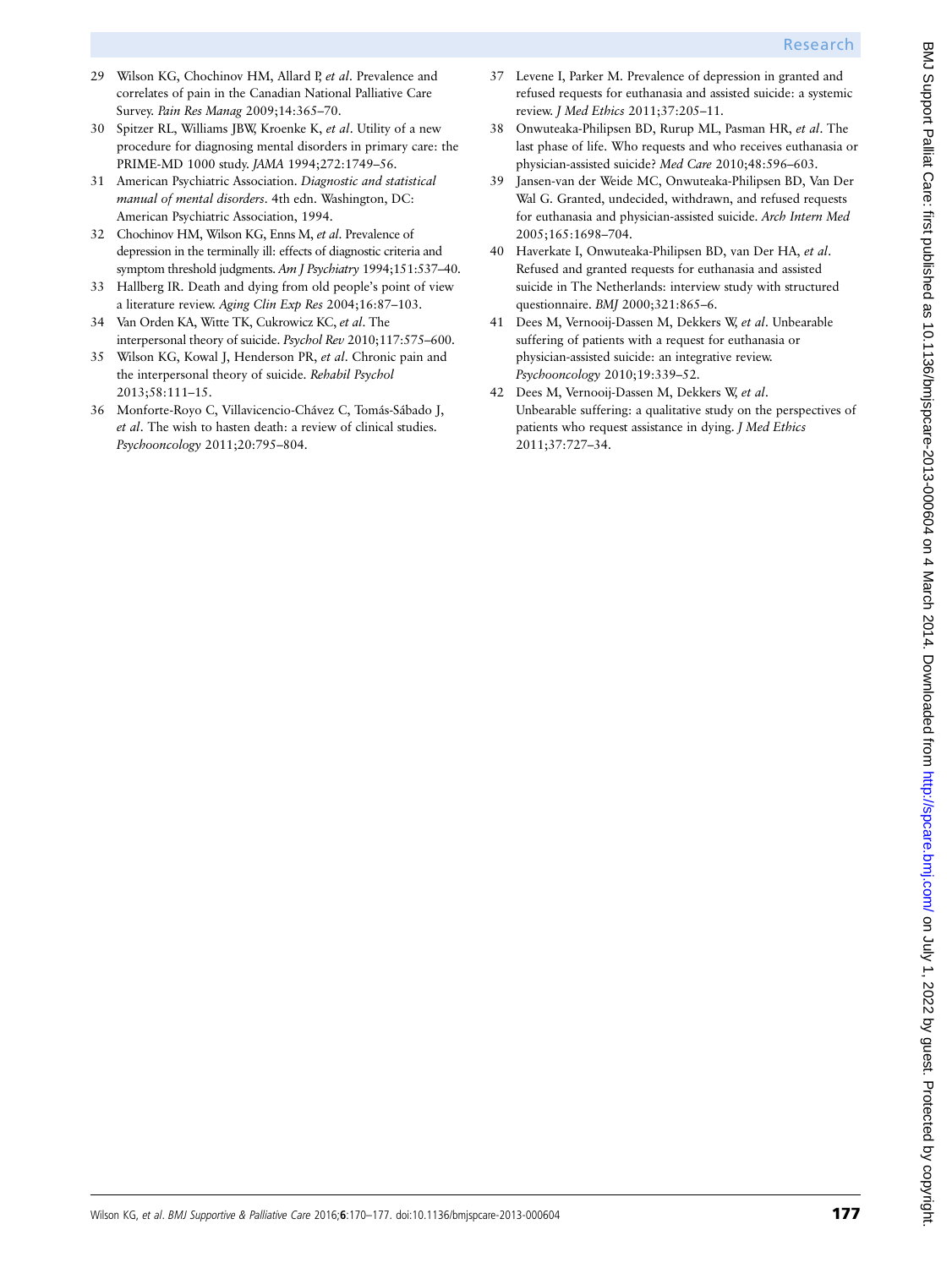## **ON-LINE DATA SUPPLEMENT**

## **Comparisons of Patients With or Without a Serious Desire for Death**

## *Demographic, Social, and Clinical Characteristics*

Participants with or without a serious desire for death were comparable with respect to gender, age, marital status, living arrangement (alone versus other), and education, *p*s > .10. The groups also had comparable median survival durations (68.5 days from the time of the interview for those with a serious desire for death vs. 61 days for those without,  $p = .33$ ).

## *Structured Interview of Symptoms and Concerns*

Supplementary Table 1 shows the prevalence of individual symptoms and concerns as rated on the SISC, as well as the total scores for each of the subscales. The total subscale scores were significantly higher among patients with a serious desire for death, indicating greater symptom distress, on each of the physical,  $t(375) = 5.15$ ,  $p < .001$ , social-relational,  $t(375) = 3.86$ ,  $p <$ .001, existential, *t*(375) = 3.60, *p* < .001, and psychological, *t*(375) = 4.94, *p* < .001, dimensions.

With respect to individual problems, patients with a serious desire for death were more likely to experience difficulties with the physical symptoms of general malaise, drowsiness, nausea, and weakness (*p*s < .005), although there was no significant difference between groups in the prevalence of moderate-to-severe pain  $(p = .093)$ . The two groups also differed in the rates with which they reported social concerns around isolation, difficulties communicating with family, and the sense of having become a burden to others ( $ps < .01$ ), as well as in existential issues regarding loss of resilience, loss of dignity, and loss of control (*p*s < .03).

There were significant differences between the groups on all of the psychological symptoms assessed by the SISC (*p*s < .001), with prevalence rates among those with a serious desire for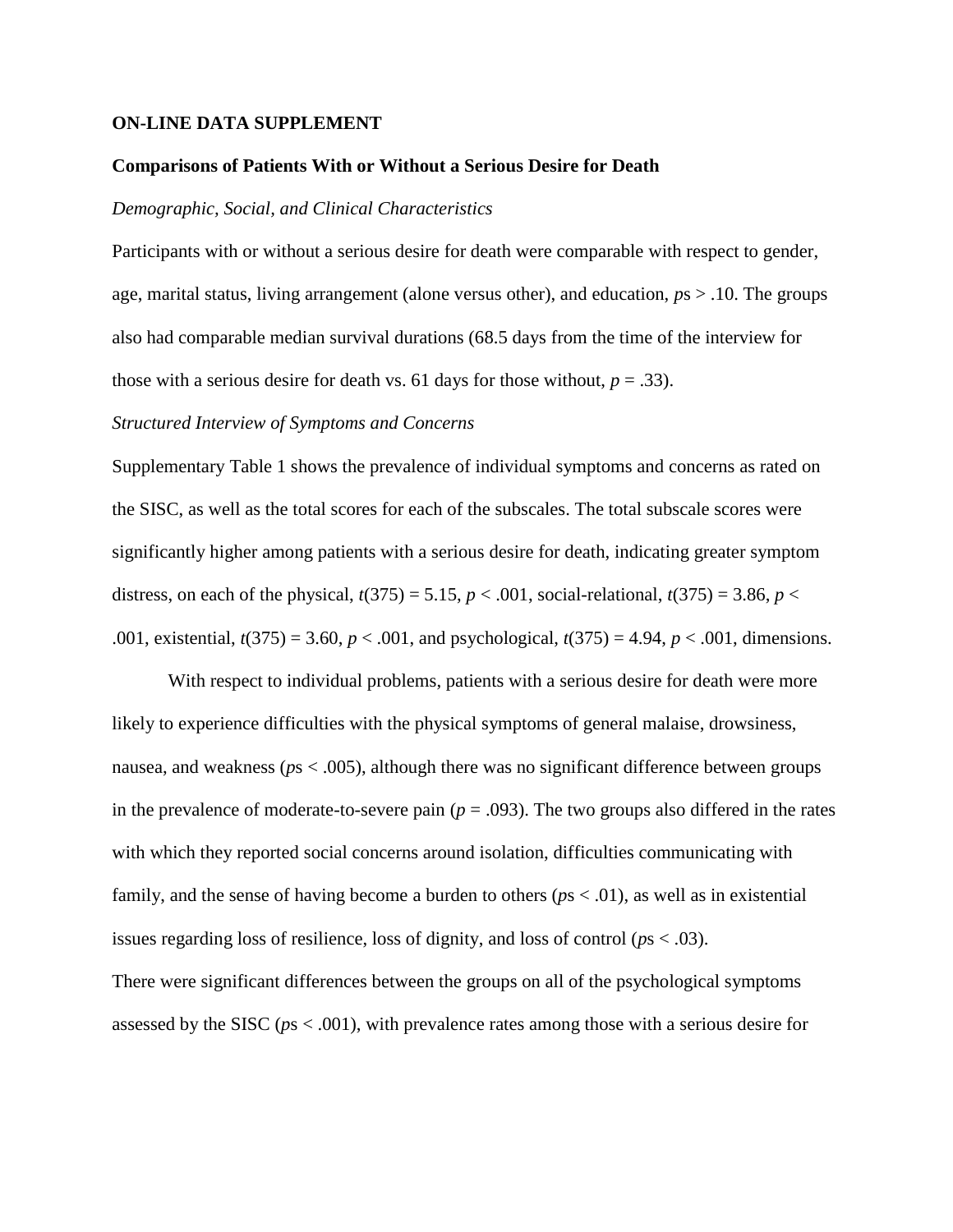death that were 3-5 times higher than among those without. Overall, patients with a serious

desire for death were more likely to acknowledge a general sense of suffering (*p* < .001).

# **Supplementary Table 1**

## **Symptoms and Concerns Reported by Patients With or Without a Serious Desire for Death**

|                                | <b>No Serious Desire</b> | <b>Serious Desire for</b> |         |
|--------------------------------|--------------------------|---------------------------|---------|
| <b>Symptom or Concern</b>      | for Death $(n=331)$      | Death $(n=46)$            | P-value |
|                                |                          |                           |         |
| Physical Symptoms              |                          |                           |         |
| General malaise                | 126(38.1)                | 32(69.6)                  | < .001  |
| <b>Drowsiness</b>              | 95(28.7)                 | 26(56.5)                  | < .001  |
| Nausea                         | 49 (14.8)                | 15(32.6)                  | .004    |
| Weakness                       | 183 (55.3)               | 39(84.8)                  | < .001  |
| <b>Breathlessness</b>          | 82(24.8)                 | 16(34.8)                  | .104    |
| Pain                           | 107(32.3)                | 20(43.5)                  | .093    |
| Total (M, SD)                  | 10.05(6.0)               | 14.91(5.8)                | < .001  |
| Social-relational concerns     |                          |                           |         |
| Social isolation               | 29(8.8)                  | 15(32.6)                  | < .001  |
| Communication problem          | 4(1.2)                   | 4(8.7)                    | .009    |
| Burden to others               | 77(23.3)                 | 21(45.7)                  | .002    |
| Financial problem <sup>†</sup> | 32(9.7)                  | 2(4.3)                    | .184    |
| Total $(M, SD)$                | 2.6(2.8)                 | 4.9(3.9)                  | < .001  |
| <b>Existential</b> issues      |                          |                           |         |
| Loss of resilience:            | 18(5.5)                  | 15(32.6)                  | < .001  |
| Loss of dignity                | 18(5.4)                  | 7(15.2)                   | .022    |
| Loss of control                | 14(4.2)                  | 11(23.9)                  | < .001  |
| Spiritual crisis‡              | 9(2.7)                   | 2(4.4)                    | .388    |
| Difficulty accepting           | 26(7.9)                  | 7(15.2)                   | .09     |
| Dissatisfaction with life      | 15(4.5)                  | 4(2.3)                    | .190    |
| Total $(M, SD)$                | 2.5(3.0)                 | 5.5(5.5)                  | < .001  |
| Psychological difficulties     |                          |                           |         |
| Anxiety                        | 39(11.8)                 | 18(39.1)                  | < .001  |
| Depression                     | 36(10.9)                 | 16(34.8)                  | < .001  |
| Loss of interest/pleasure†     | 37(11.2)                 | 16(34.8)                  | < .001  |
| Hopelessness <sup>+</sup>      | 25(7.6)                  | 17(37)                    | < .001  |
| Total (M, SD)                  | 3.1(3.4)                 | 7.4(5.7)                  | < .001  |
| Global considerations          |                          |                           |         |
| Suffering                      | 66 (19.9)                | 29(63.0)                  | $<.001$ |

Note: Table entries are n (%) of participants who endorsed specific symptoms or concerns at a moderate-to-extreme level; *p* values are based on Fisher's exact tests for individual symptoms